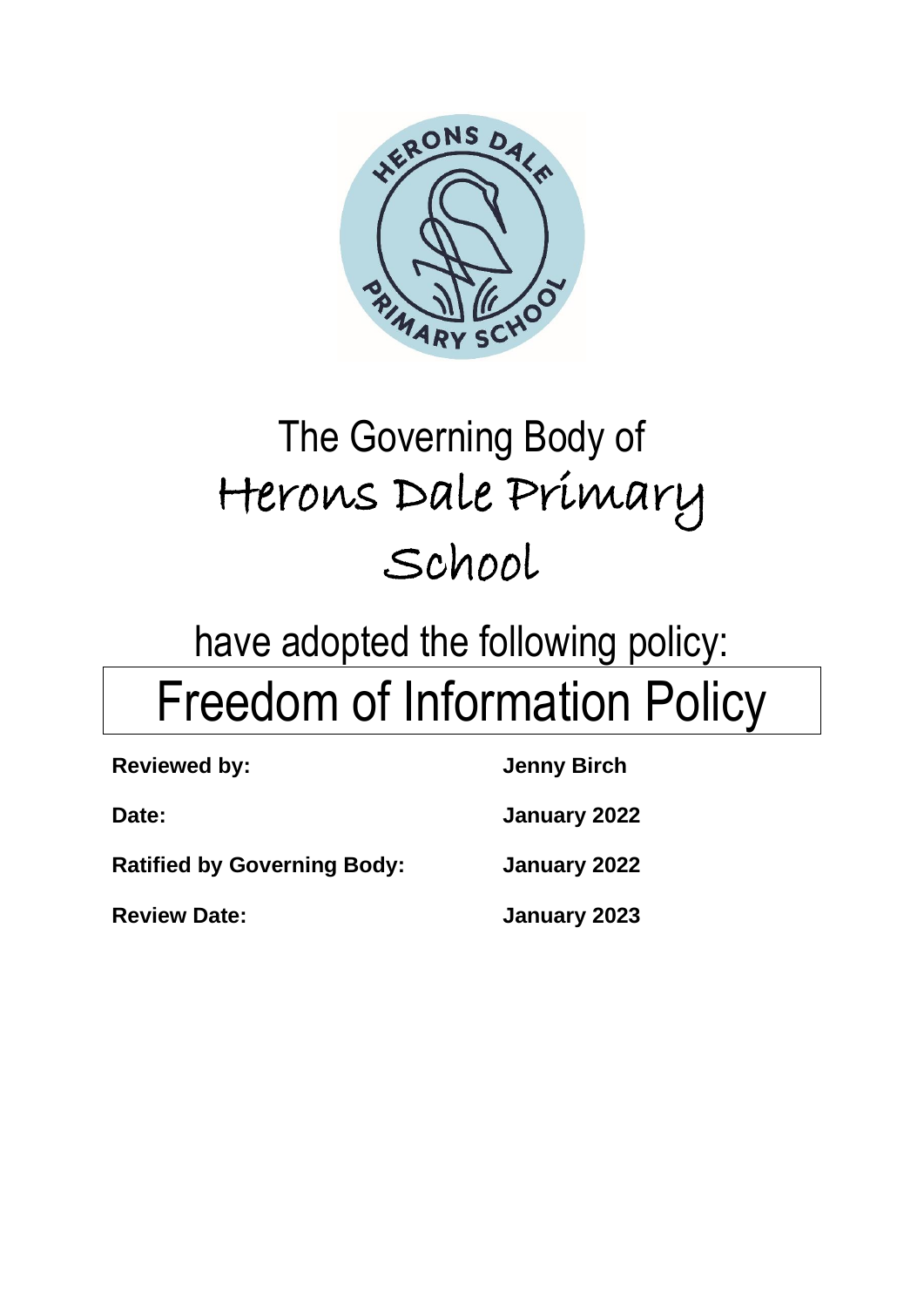# **Introduction**

Herons Dale Primary School is a "public authority".

The Freedom of Information Act 2000 (FOIA) provides public access to information held by public authorities.

The Environmental Information Regulations 2004 (EIR) provides public access to environmental information as defined in the Regulations.

FOIA and EIR promote openness and transparency.

Information is provided in two ways:

- 1. It is mandatory to publish certain information (publication scheme); and
- 2. Any person is entitled to request information which subject to the application of any exemptions must be provided free of charge.

The Act does not give people access to their own personal data. Subject Access Requests are dealt with in accordance with the Data Protection Policy.

# **Aim**

This Policy will ensure:

Herons Dale complies with its duties under the FOIA and EIR and handles requests under the correct regime.

Herons Dale has a system in place which will result in proactive publication of what information is available.

Any person knows they can make a request and who to contact.

All appropriate staff will be able to recognise and respond appropriately to a valid request for information.

That there is awareness amongst staff, contractors or others having contact with the School that the duties under FOIA and EIR may impact on the ability to guarantee confidentiality of information.

# **Scope**

This Policy applies to:

All recorded information held by Herons Dale Primary School or by a third party on the schools behalf.

Recorded information includes printed documents, computer files, letters, emails, photographs, and sound or video recordings.